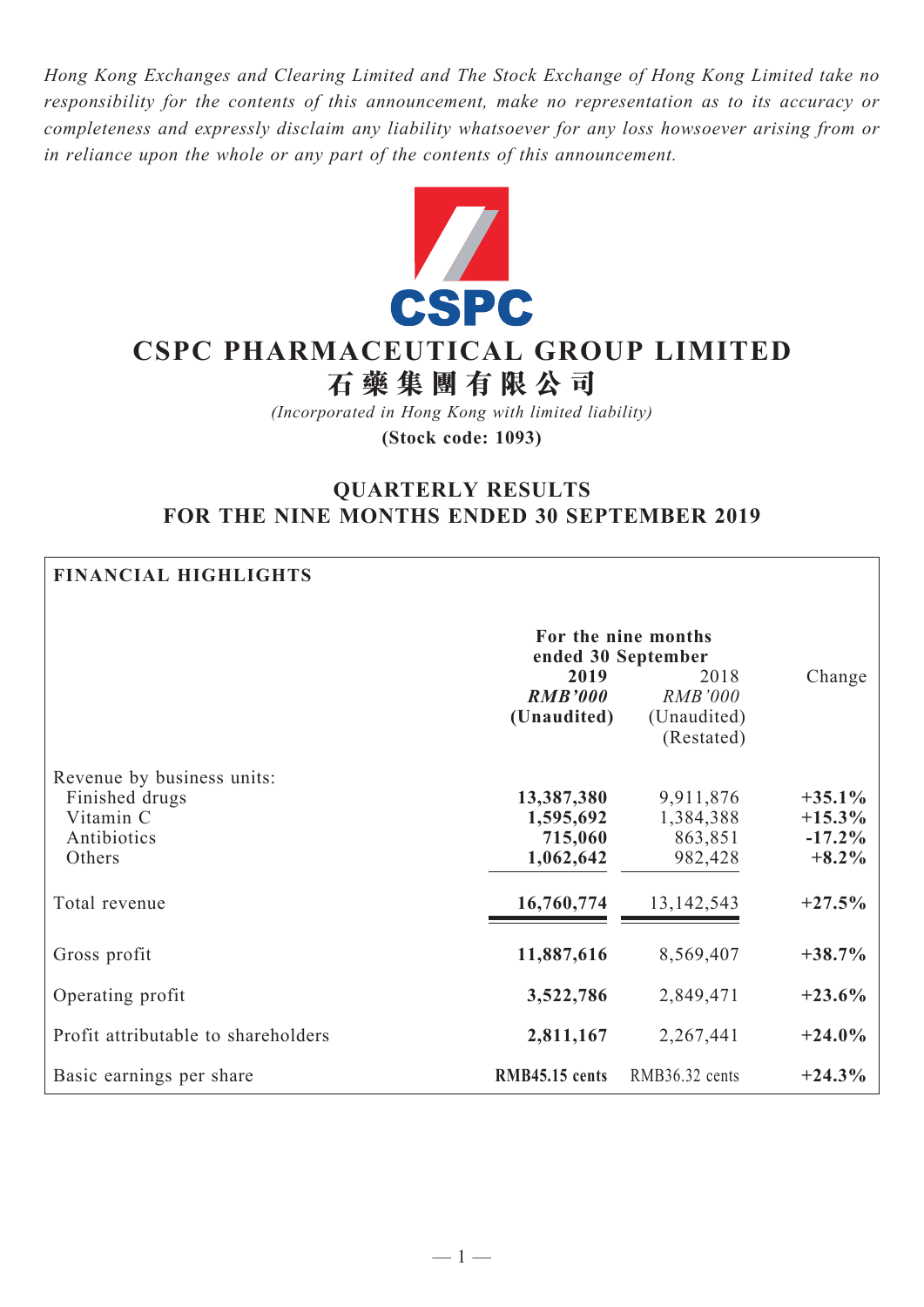The Board of Directors of CSPC Pharmaceutical Group Limited (the "Company") is pleased to announce the unaudited consolidated results of the Company and its subsidiaries (the "Group") for the nine months ended 30 September 2019 as follows:

# **CONDENSED CONSOLIDATED Statement of profit or loss**

*For the nine months ended 30 September 2019*

|                                                                                                   | For the nine months<br>ended 30 September |                                        |
|---------------------------------------------------------------------------------------------------|-------------------------------------------|----------------------------------------|
|                                                                                                   | 2019<br><b>RMB'000</b>                    | 2018<br><b>RMB'000</b>                 |
|                                                                                                   | (Unaudited)                               | (Unaudited)<br>(Restated)              |
| Revenue<br>Cost of sales                                                                          | 16,760,774<br>(4,873,158)                 | 13, 142, 543<br>(4, 573, 136)          |
| Gross profit<br>Other income<br>Other gains or losses                                             | 11,887,616<br>162,383<br>52,327           | 8,569,407<br>112,080<br>94,460         |
| Selling and distribution expenses<br>Administrative expenses<br>Research and development expenses | (6,457,985)<br>(583, 461)<br>(1,501,552)  | (4,496,309)<br>(499,003)<br>(915, 644) |
| Other expenses                                                                                    | (36, 542)                                 | (15,520)                               |
| Operating profit<br>Finance costs<br>Share of results of joint ventures                           | 3,522,786<br>(30, 190)<br>34,530          | 2,849,471<br>(50, 422)<br>29,343       |
| Profit before tax<br>Income tax expense                                                           | 3,527,126<br>(680, 311)                   | 2,828,392<br>(574, 263)                |
| Profit for the period                                                                             | 2,846,815                                 | 2,254,129                              |
| Profit for the period attributable to:<br>Owners of the Company<br>Non-controlling interests      | 2,811,167<br>35,648                       | 2,267,441<br>(13,312)                  |
|                                                                                                   | 2,846,815                                 | 2,254,129                              |
|                                                                                                   | <b>RMB</b> cents<br>(Unaudited)           | RMB cents<br>(Unaudited)<br>(Restated) |
| Earnings per share<br>— Basic                                                                     | 45.15                                     | 36.32                                  |
| - Diluted                                                                                         | 45.14                                     | N/A                                    |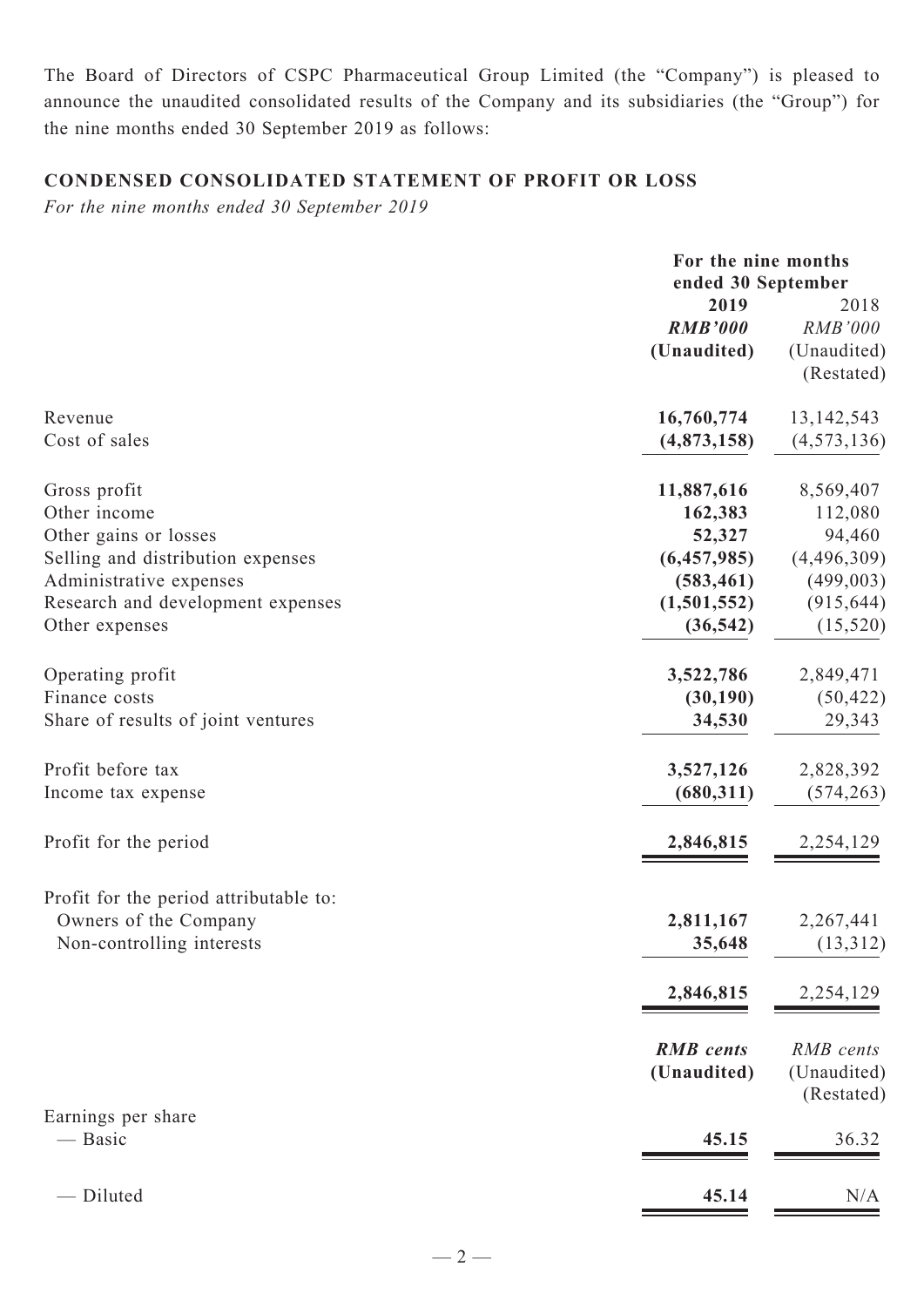# **CONDENSED CONSOLIDATED statement of Profit or Loss and Other comprehensive income**

*For the nine months ended 30 September 2019*

|                                                               | For the nine months |                |  |
|---------------------------------------------------------------|---------------------|----------------|--|
|                                                               | ended 30 September  |                |  |
|                                                               | 2019                | 2018           |  |
|                                                               | <b>RMB'000</b>      | <b>RMB'000</b> |  |
|                                                               | (Unaudited)         | (Unaudited)    |  |
|                                                               |                     | (Restated)     |  |
| Profit for the period                                         | 2,846,815           | 2,254,129      |  |
| Other comprehensive income                                    |                     |                |  |
| Item that will not be reclassified to profit or loss:         |                     |                |  |
| Fair value gain on investments in financial assets measured   |                     |                |  |
| at fair value through other comprehensive income              | 81,458              | 69,114         |  |
| Item that may be reclassified subsequently to profit or loss: |                     |                |  |
| Exchange differences on translation of foreign operations     | (9, 449)            | (1,678)        |  |
| Other comprehensive income for the period                     | 72,009              | 67,436         |  |
| Total comprehensive income for the period                     | 2,918,824           | 2,321,565      |  |
| Total comprehensive income for the period attributable to:    |                     |                |  |
| Owners of the Company                                         | 2,883,176           | 2,334,877      |  |
| Non-controlling interests                                     | 35,648              | (13,312)       |  |
|                                                               | 2,918,824           | 2,321,565      |  |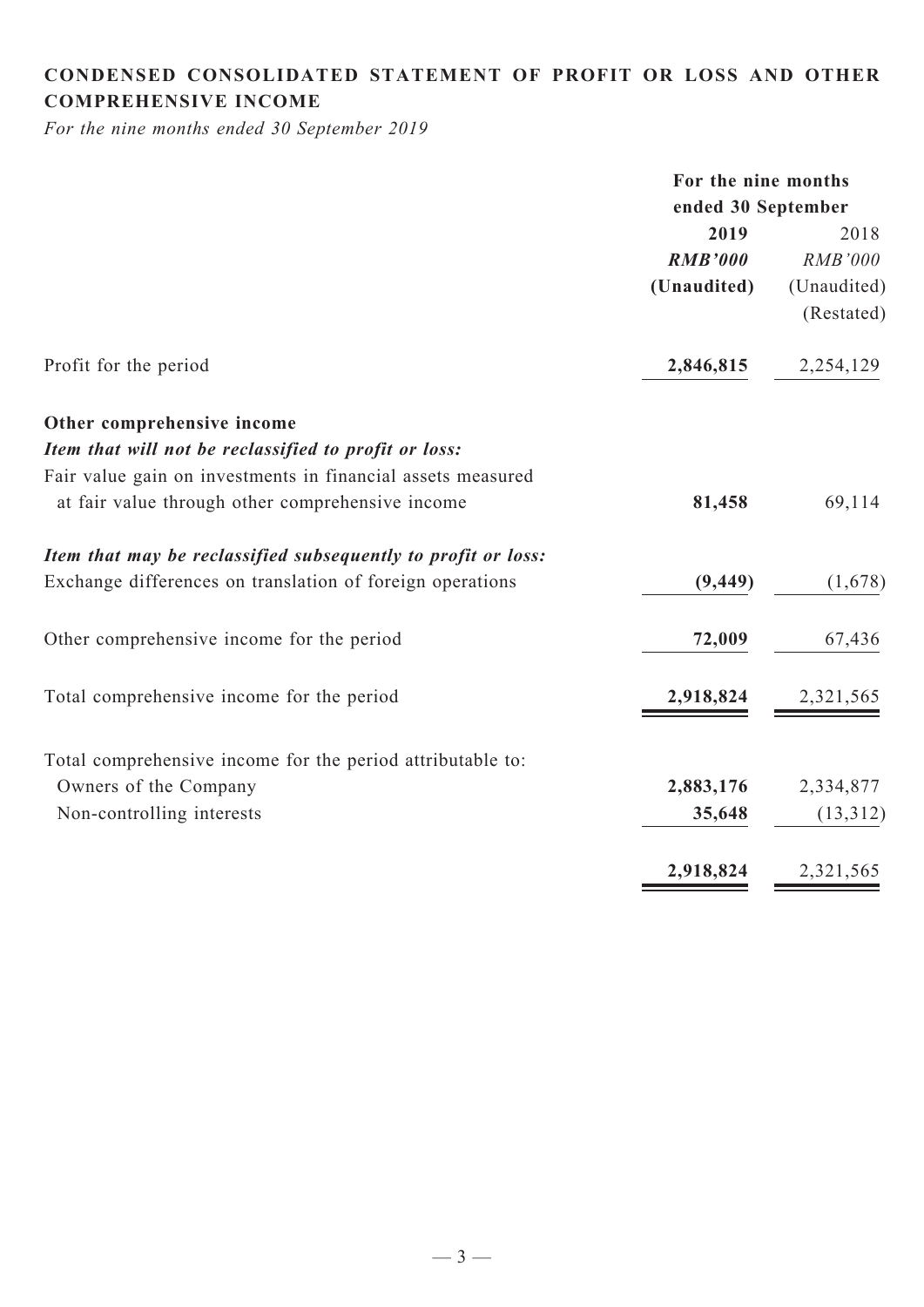#### *Notes:*

#### **1. Principal Accounting Policies**

The principal accounting policies and methods of computation used in the preparation of the financial data for the nine months ended 30 September 2019 are consistent with those followed in the preparation of the Group's interim financial statements for the six months ended 30 June 2019.

The functional currency of the Company is Renminbi ("RMB"). The presentation currency of the consolidated financial statements in prior financial years was Hong Kong dollar ("HK\$"). In view of the fact that the Group's operation is mainly located in the PRC with transactions mainly denominated in RMB, the directors of the Company consider that it is more appropriate to use RMB as the presentation currency in presenting the financial performance and financial position of the Group effective from 1 January 2019, and the comparative information has been restated to reflect the change in presentation currency to RMB accordingly.

#### **2. REVENUE AND SEGMENT INFORMATION**

Information reported to the board of directors, being the chief operating decision makers ("CODM"), for the purpose of resources allocation and assessment of segment performance focuses on types of goods delivered.

The Group's reportable segments under HKFRS 8 *Operating Segments* are as follows:

- (a) Finished drugs research and development, manufacture and sale of pharmaceutical products;
- (b) Vitamin C manufacture and sale of vitamin C products in bulk form;
- (c) Antibiotics manufacture and sale of antibiotic products in bulk form; and
- (d) Others manufacture and sale of functional food products (including caffeine additives and vitamin supplements), glucose products and provision of healthcare services.

Vitamin supplements are included as functional food products in the segment of others for the period, while they were included in the segment of finished drugs in prior financial years. The comparative information has been restated to conform with current period's presentation.

Under HKFRS 15 *Revenue from Contracts with Customers*, revenue from manufacture and sales of products is recognised at a point in time when the customer obtains control of the distinct goods.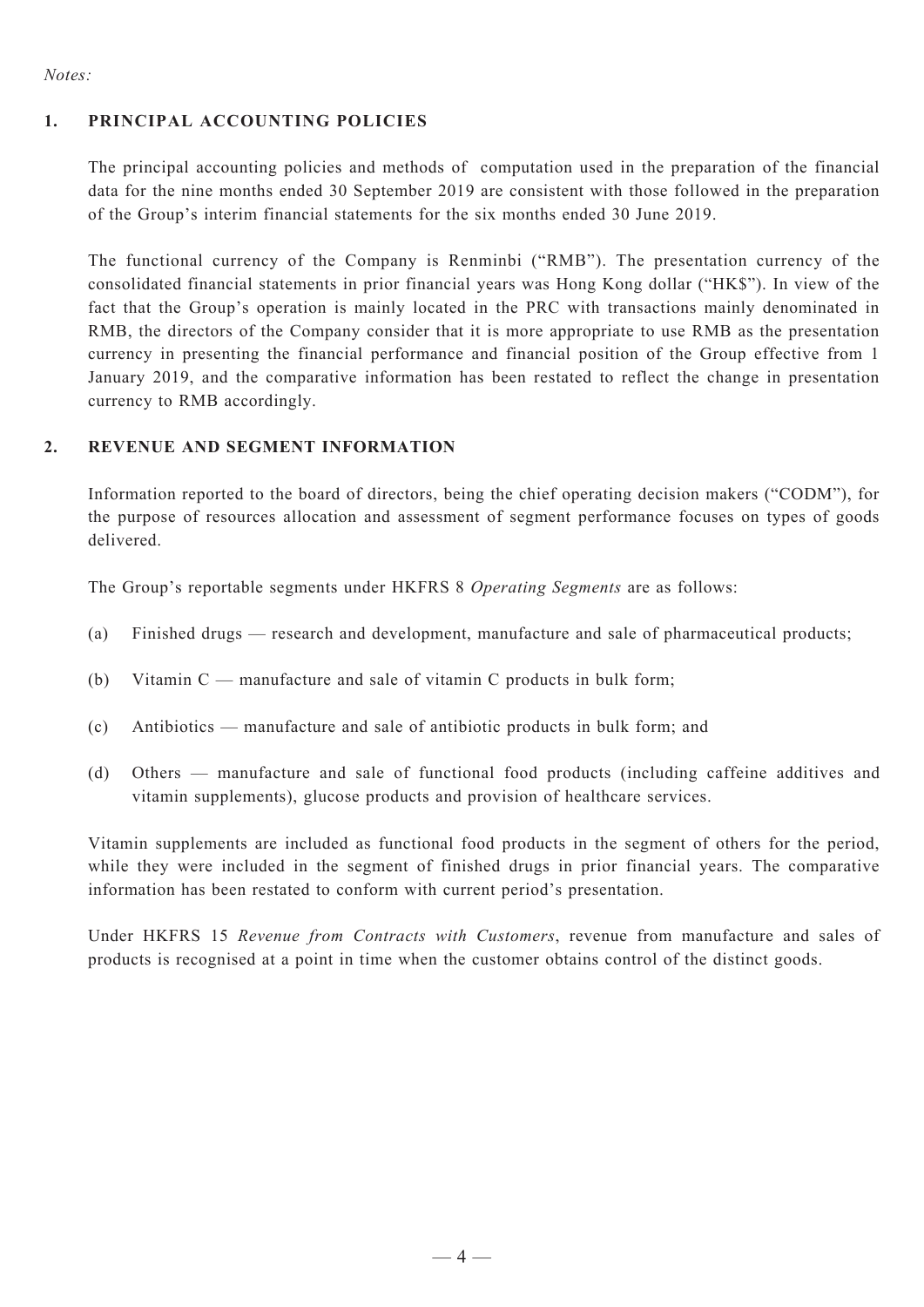The following is an analysis of the Group's revenue and results by operating and reportable segment.

|                                    | Finished<br><b>Drugs</b><br><b>RMB'000</b> | Vitamin C<br><b>RMB'000</b> | <b>Antibiotics</b><br><b>RMB'000</b> | Others<br><b>RMB'000</b> | Segment<br>total<br><b>RMB'000</b> | <b>Eliminations</b><br><b>RMB'000</b> | Consolidated<br><b>RMB'000</b> |
|------------------------------------|--------------------------------------------|-----------------------------|--------------------------------------|--------------------------|------------------------------------|---------------------------------------|--------------------------------|
| <b>SEGMENT REVENUE</b>             |                                            |                             |                                      |                          |                                    |                                       |                                |
| External sales                     | 13,387,380                                 | 1,595,692                   | 715,060                              | 1,062,642                | 16,760,774                         |                                       | 16,760,774                     |
| Inter-segment sales                |                                            | 4,403                       | 73,302                               | 4,348                    | 82,053                             | (82, 053)                             |                                |
| <b>TOTAL REVENUE</b>               | 13,387,380                                 | 1,600,095                   | 788,362                              | 1,066,990                | 16,842,827                         | (82, 053)                             | 16,760,774                     |
| <b>SEGMENT PROFIT</b>              | 2,927,360                                  | 357,654                     | 14,954                               | 218,542                  |                                    |                                       | 3,518,510                      |
| Unallocated income                 |                                            |                             |                                      |                          |                                    |                                       | 117,187                        |
| Unallocated expenses               |                                            |                             |                                      |                          |                                    |                                       | (112, 911)                     |
| Operating profit                   |                                            |                             |                                      |                          |                                    |                                       | 3,522,786                      |
| Finance costs                      |                                            |                             |                                      |                          |                                    |                                       | (30, 190)                      |
| Share of results of joint ventures |                                            |                             |                                      |                          |                                    |                                       | 34,530                         |
| Profit before tax                  |                                            |                             |                                      |                          |                                    |                                       | 3,527,126                      |

# *For the nine months ended 30 September 2019 (Unaudited):*

*For the nine months ended 30 September 2018 (Unaudited) (Restated):*

|                                            | Finished  |           |             |         | Segment    |              |                      |
|--------------------------------------------|-----------|-----------|-------------|---------|------------|--------------|----------------------|
|                                            | Drugs     | Vitamin C | Antibiotics | Others  | total      | Eliminations | Consolidated         |
|                                            | RMB'000   | RMB'000   | RMB'000     | RMB'000 | RMB'000    | RMB'000      | RMB'000              |
| <b>SEGMENT REVENUE</b>                     |           |           |             |         |            |              |                      |
| External sales                             | 9,911,876 | 1,384,388 | 863,851     | 982,428 | 13,142,543 |              | 13, 142, 543         |
| Inter-segment sales                        |           | 34,072    | 60,242      | 3,642   | 97,956     | (97, 956)    |                      |
| <b>TOTAL REVENUE</b>                       | 9,911,876 | 1,418,460 | 924,093     | 986,070 | 13,240,499 | (97, 956)    | 13, 142, 543         |
| <b>SEGMENT PROFIT</b>                      | 2,078,174 | 516,816   | 31,965      | 210,694 |            |              | 2,837,649            |
| Unallocated income<br>Unallocated expenses |           |           |             |         |            |              | 127,712<br>(115,890) |
| Operating profit                           |           |           |             |         |            |              | 2,849,471            |
| Finance costs                              |           |           |             |         |            |              | (50, 422)            |
| Share of results of joint ventures         |           |           |             |         |            |              | 29,343               |
| Profit before tax                          |           |           |             |         |            |              | 2,828,392            |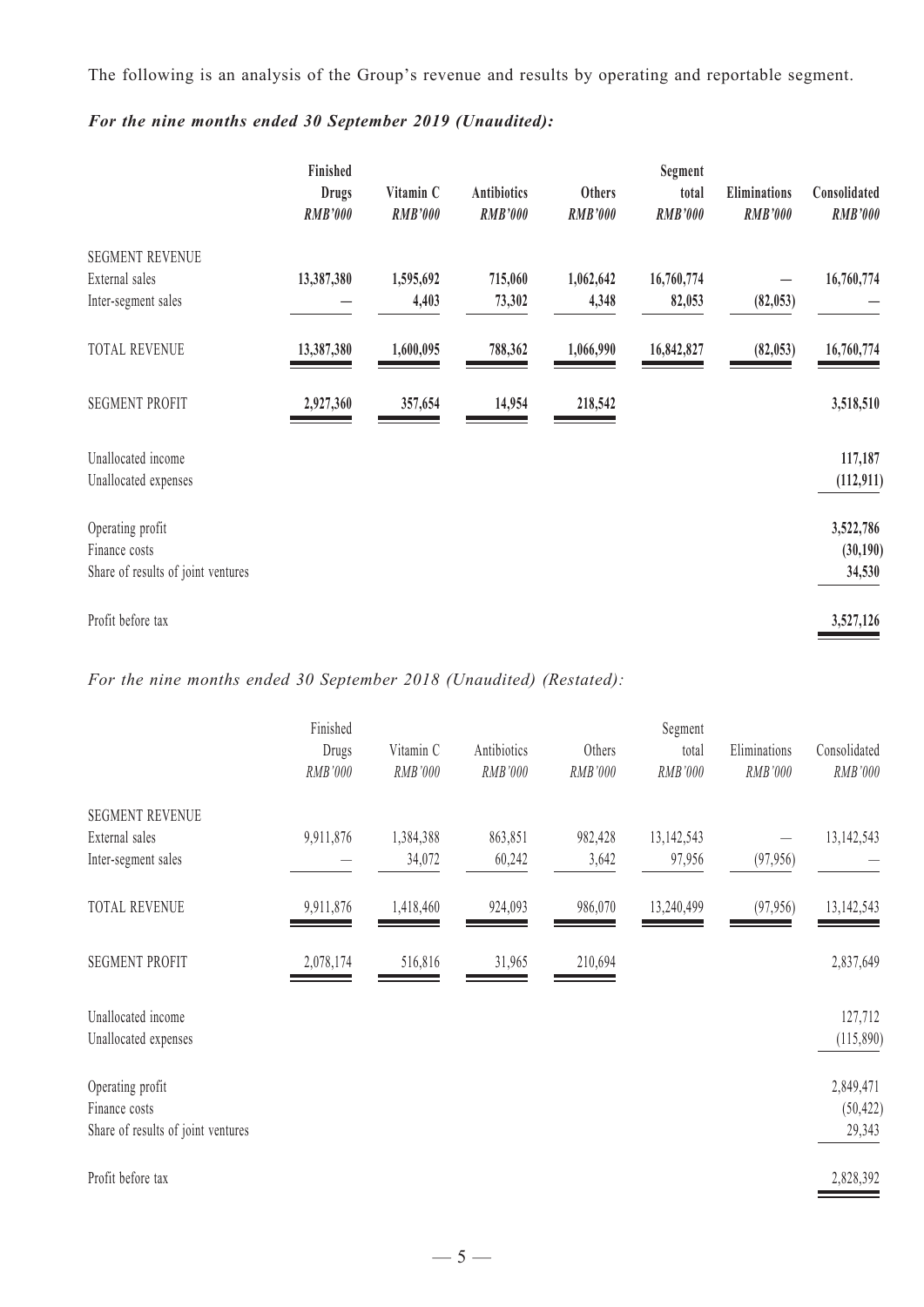Segment profit represents the profit earned by each segment without allocation of interest income, fair value gain on structured bank deposits, finance costs, central administrative expenses and share of results of joint ventures. This is the measure reported to the CODM for the purposes of resource allocation and performance assessment.

Inter-segment sales are charged at prevailing market rates.

Segment assets and liabilities are not regularly provided to the CODM for review.

#### **3. Profit Before Tax**

|                                                                   | For the nine months<br>ended 30 September |                |
|-------------------------------------------------------------------|-------------------------------------------|----------------|
|                                                                   | 2019                                      | 2018           |
|                                                                   | <b>RMB'000</b>                            | <i>RMB'000</i> |
|                                                                   | (Unaudited)                               | (Unaudited)    |
|                                                                   |                                           | (Restated)     |
| Profit before tax has been arrived at after charging (crediting): |                                           |                |
| Amortisation of other intangible assets                           | 14,613                                    | 12,734         |
| Amortisation of prepaid lease payments                            |                                           | 11,574         |
| Depreciation of property, plant and equipment                     | 435,825                                   | 425,106        |
| Depreciation of right-of-use assets                               | 61,825                                    |                |
| Total depreciation and amortisation                               | 512,263                                   | 449,414        |
| Fair value gain on structured bank deposits                       |                                           |                |
| (included in other gains or losses)                               | (66, 194)                                 | (79, 685)      |
| Government grant income                                           | (95, 014)                                 | (22, 595)      |
| Interest income on bank balances                                  | (50, 993)                                 | (29, 958)      |
| Net foreign exchange gain                                         | (16, 196)                                 | (27, 282)      |

*Note:* For the nine months ended 30 September 2019, cost of inventories recognised as expense approximated cost of sales as shown in the condensed consolidated statement of profit or loss and other comprehensive income.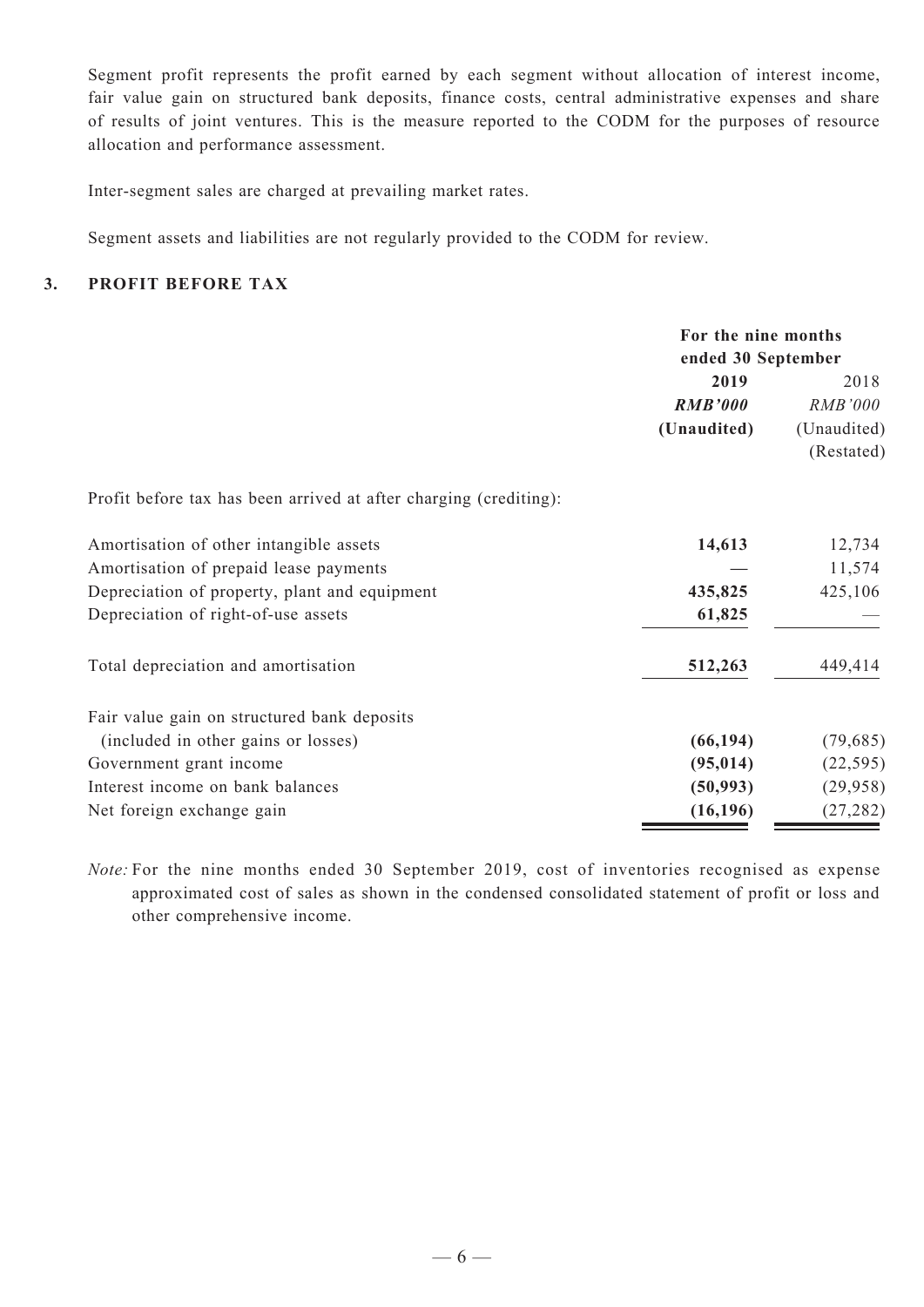#### **4. Earnings Per Share**

The calculation of the basic and diluted earnings per share attributable to the owners of the Company is based on the following data:

|                                                                   | For the nine months<br>ended 30 September |                |
|-------------------------------------------------------------------|-------------------------------------------|----------------|
|                                                                   | 2019                                      | 2018           |
|                                                                   | <b>RMB'000</b>                            | <b>RMB'000</b> |
|                                                                   | (Unaudited)                               | (Unaudited)    |
|                                                                   |                                           | (Restated)     |
| Earnings                                                          |                                           |                |
| Earnings for the purposes of basic and diluted earnings per share | 2,811,167                                 | 2,267,441      |
|                                                                   | For the nine months                       |                |
|                                                                   | ended 30 September                        |                |
|                                                                   | 2019                                      | 2018           |
|                                                                   | '000                                      | '000           |
| <b>Number of shares</b>                                           |                                           |                |
| Weighted average number of ordinary shares                        |                                           |                |
| for the purpose of basic earnings per share                       | 6,226,615                                 | 6,243,018      |
| Effect of dilutive potential ordinary shares:                     |                                           |                |
| Unvested shares under share award scheme                          | 434                                       | N/A            |
| Weighted average number of ordinary shares                        |                                           |                |
| for the purpose of diluted earnings per share                     | 6,227,049                                 | N/A            |

For the nine months ended 30 September 2019, the weighted average number of ordinary shares for the purpose of calculation of basic earnings per share has been adjusted for the effect of shares held by the Trustee pursuant to the share award scheme.

No diluted earnings per share is presented for the nine months ended 30 September 2018 as there was no potential ordinary shares in issue during the period.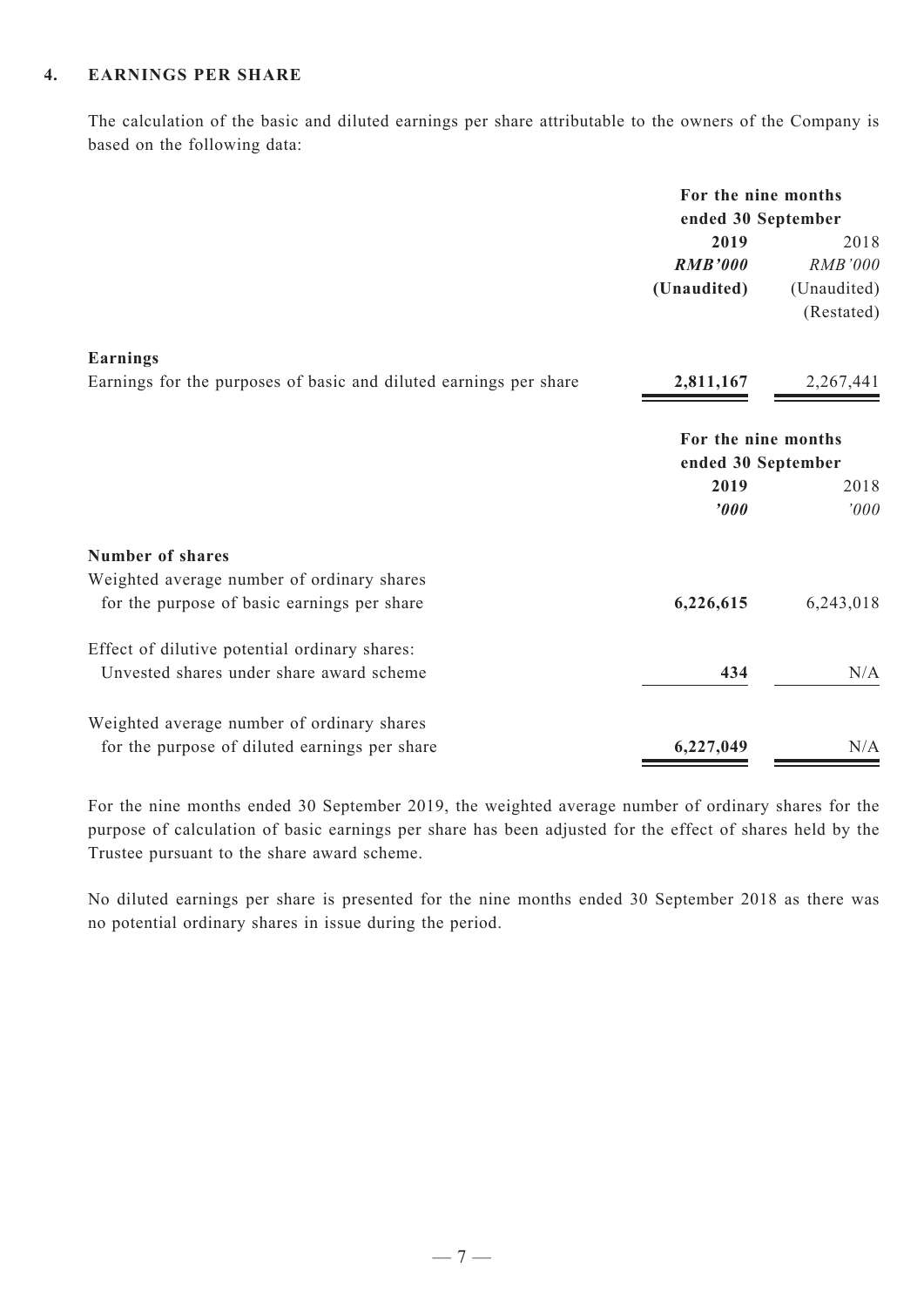#### **BUSINESS REVIEW**

#### **Results**

For the nine months ended 30 September 2019, the Group achieved a revenue of RMB16,761 million, representing a 27.5% growth year-on-year; profit attributable to shareholders of RMB2,811 million, representing a 24.0% growth year-on-year; and basic earnings per share of RMB45.15 cents.

#### **Dividend**

The board of directors of the Company does not declare the payment of an interim dividend for the nine months ended 30 September 2019.

#### **Finished Drug Business**

During the period under review, the finished drug business maintained robust growth with sales reaching RMB13,387 million, representing a 35.1% growth year-on-year. Of which, the sales of innovative drug products, including NBP(恩必普)(butylphthalide soft capsules and injections), Duomeisu(多美素)(doxorubicin hydrochloride liposome injections), Jinyouli(津優力)(PEG-rhGCSF injections), Keaili (克艾力) (paclitaxel for injection (albumin-bound)), Ailineng (艾利能) (elemene injections), Nuolining(諾利寧)(imatinib mesylate tablets), Oulaining(歐來寧)(oxiracetam capsules and lyophilised powder injections) and Xuanning  $(\Sigma \circledast)$  (maleate levamlodipine tablets), amounted to RMB9,525 million, representing a 51.9% growth year-on-year; and the sales of common generic drug products amounted to RMB3,862 million, representing a 6.0% growth year-on-year.

During the period, NBP maintained rapid growth with sales increasing by 35.7%. It was also listed on the "Guidelines for the Reasonable Medication for Stroke in China", the "Guidelines for Clinical Management of Cerebrovascular Diseases in China" and the "Guidelines for the Diagnosis and Treatment of Cognitive Impairment Related to Cerebral Small Vessel Disease in China". With recommendation from a cumulative total of 14 guidelines and expert consensuses, the clinical efficacy of NBP for treating acute ischemic stroke is fully recognised. Thanks to the continued expansion of hospital coverage and accumulated results of academic promotion, Duomeisu and Jinyouli continued to grow at an accelerating pace, with sales increasing by 118.1% and 129.5% respectively during the period. Since market launch in March last year, Keail has been well recognised by doctors and patients. Sales ramp-up was fast with sales increasing by 590.4% during the period. The Group is committed to developing Keaili into another blockbuster product. During the period, sales of the oncology drug portfolio increased by 170.7%, becoming the new growth driver of the Group and contributing to a more balanced overall revenue structure.

The Clopidogrel Tablets of the Group successfully won at the nationwide expansion tender of the " $4+7$ " centralised procurement held in September, gaining approximately 39% of the guaranteed purchase volume and thus ensuring the sales of the product for the next few years. At present, the Group has 16 products that have passed the quality and efficacy consistency evaluation of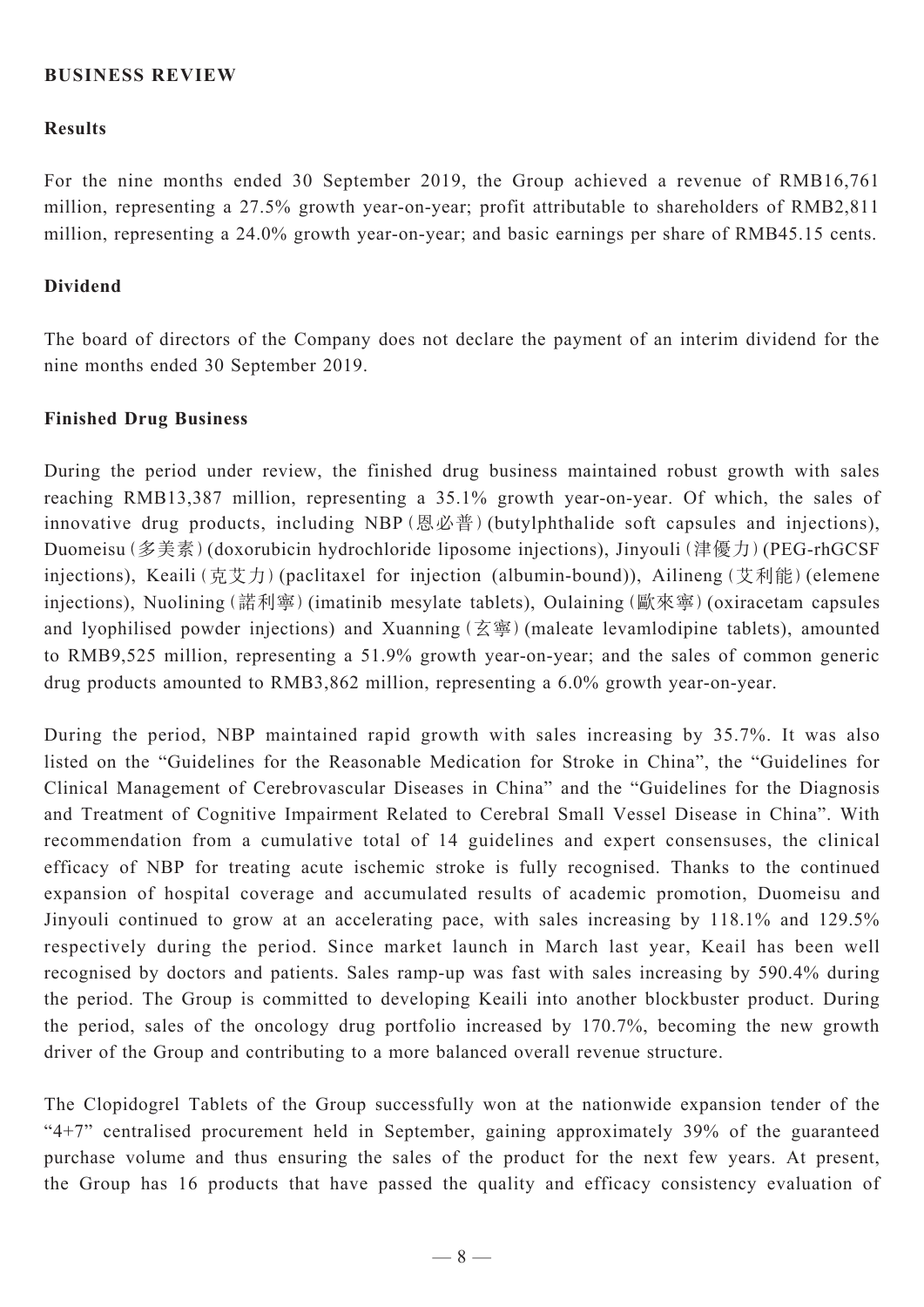generic drugs. Leveraging the advantages of production cost and self-produced raw materials, the advancement of the centralised procurement will bring opportunities for the Group to quickly gain market share.

### **Bulk Drug Business**

During the period, the Group stepped up its efforts in marketing vitamin C products to capture market share with sales increasing by 15.3% to RMB1,596 million. The market condition of antibiotic products remained sluggish with sales decreasing by 17.2% to RMB715 million during the period.

# **Other Business**

Other business (including caffeine additives and vitamin C supplements) maintained stable growth during the period.

### **Research and Development**

The Group firmly believes in the importance of investing in research and development so that the Group can have strong product and technology innovation capability as well as a rich pipeline of drugs under development. The R&D expenses for the period amounted to RMB1,502 million (charged to profit or loss statement), representing an increase of 64.0% year-on-year and accounting for approximately 11.2% of the finished drug business revenue. At present, there are more than 300 projects in the pipeline, of which over 40 are innovative small molecule drugs, over 50 are innovative macromolecule drugs and over 20 are drugs of new preparation, primarily focusing on the therapeutic areas of oncology, autoimmunity, psychiatry and neurology, digestion and metabolism, cardio-cerebrovascular system and anti-infectives.

The major R&D progress of the Group since the beginning of the year is as follows:

- 1. 5 drugs were granted drug registration approval in China: clopidogrel bisulfate tablets, ticagrelor tablets, glutathione for injection, metformin hydrochloride extended-release tablets and dronedarone hydrochloride tablets;
- 2. 1 drug for genitourinary system diseases was granted generic drug tentative approval in the U.S. (ANDA): solifenacin succinate tablets;
- 3. 10 drugs passed consistency evaluation of generic drugs: ranitidine hydrochloride capsules, cefadroxil tablets, clopidogrel bisulfate tablets (deemed as passed), ticagrelor tablets (deemed as passed), metformin hydrochloride extended-release tablets (deemed as passed), cefuroxime axetil tablets, ibuprofen granules, cephalexin capsules, clindamycin hydrochloride capsules and enalapril maleate tablets;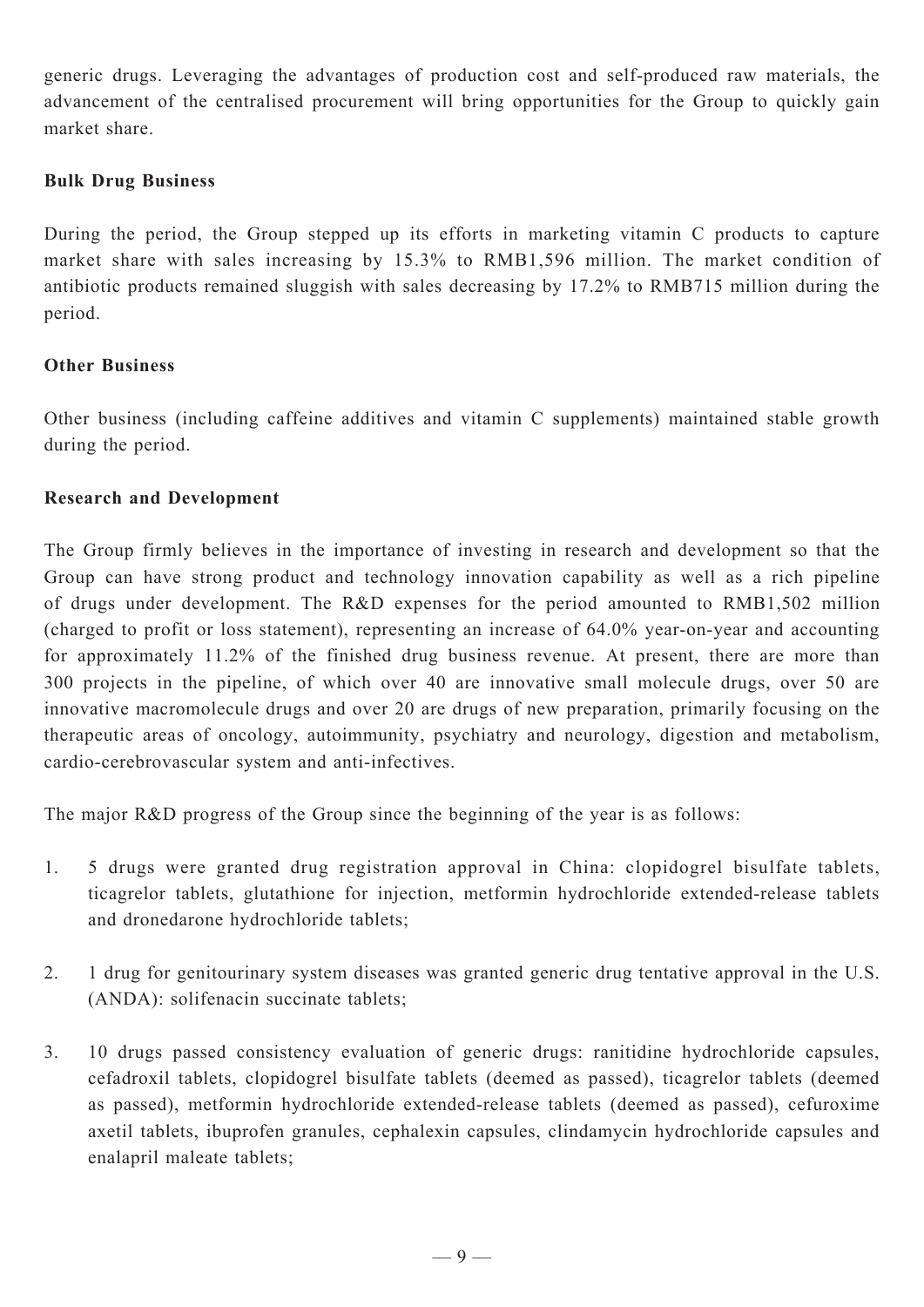- 4. 14 new drug candidates were granted clinical trial approval (11 in China, 2 in the U.S., 1 in Australia): 10 for oncology, 2 for nervous system diseases, 1 for metabolic diseases, 1 antithrombotic agent;
- 5. 18 new small molecule drug candidates are under clinical trials (17 in China, 1 in the U.S.): 7 for oncology, 5 for nervous system diseases, 2 for metabolic diseases, 2 for respiratory system diseases, 1 antithrombotic agent, 1 anti-infective;
- 6. 10 new macromolecule drug candidates are under clinical trials (9 in China, 1 in Australia): 7 for oncology, 1 for metabolic diseases, 1 for respiratory system diseases, 1 for nervous system diseases;
- 7. 8 drug candidates of new preparation are under clinical trials (7 in China, 1 in the U.S.): 6 for oncology, 1 anti-infectives, 1 for cardiovascular diseases;
- 8. 19 drugs are under bioequivalence study: 6 anti-infectives, 3 for nervous system diseases, 2 for oncology, 2 for metabolic diseases, 2 for cardiovascular system diseases, 1 for digestive system diseases, 1 antithrombotic agent, 2 for other diseases;
- 9. 26 drugs are pending drug registration approval in China: 5 for nervous system diseases, 4 anti-infectives, 3 for oncology, 3 for metabolic diseases, 3 for respiratory system diseases, 2 for cardiovascular diseases, 1 for digestive system diseases, 1 antithrombotic agent, 4 for other diseases;
- 10. 1 drug for cardiovascular system diseases is pending approval of new drug application (NDA) in the U.S.;
- 11. 7 drugs are pending approval of generic drug application (ANDA) in the U.S.: 4 for nervous system diseases, 1 for oncology, 1 for digestive system diseases, 1 for cardiovascular system diseases; and
- 12. ALMB-0168 (a new macromolecule drug candidate) was granted orphan-drug designation and rare pediatric disease designation by the U.S. FDA.

Apart from in-house research and development, the Group has also been proactively seeking external cooperation and acquisition opportunities. During the period, the Group has 1) entered into a license agreement with Hangzhou Innogate Pharma Co., Ltd. for 5 small molecule compounds; 2) acquired the entire equity interests in Yong Shun Technology Development Co., Ltd. and obtained its R&D platform of antibodies and pipelines; 3) entered into a license agreement with Shanghai Institute of Materia Medica for 4 small molecule compounds; 4) established a joint venture with Shanghai Haihe Pharmaceutical Co., Ltd for the joint development of 5 new drug projects; and 5) entered into a license agreement with Synermore Biologics (Suzhou) Co., Ltd. for omalizumab biosimilar.